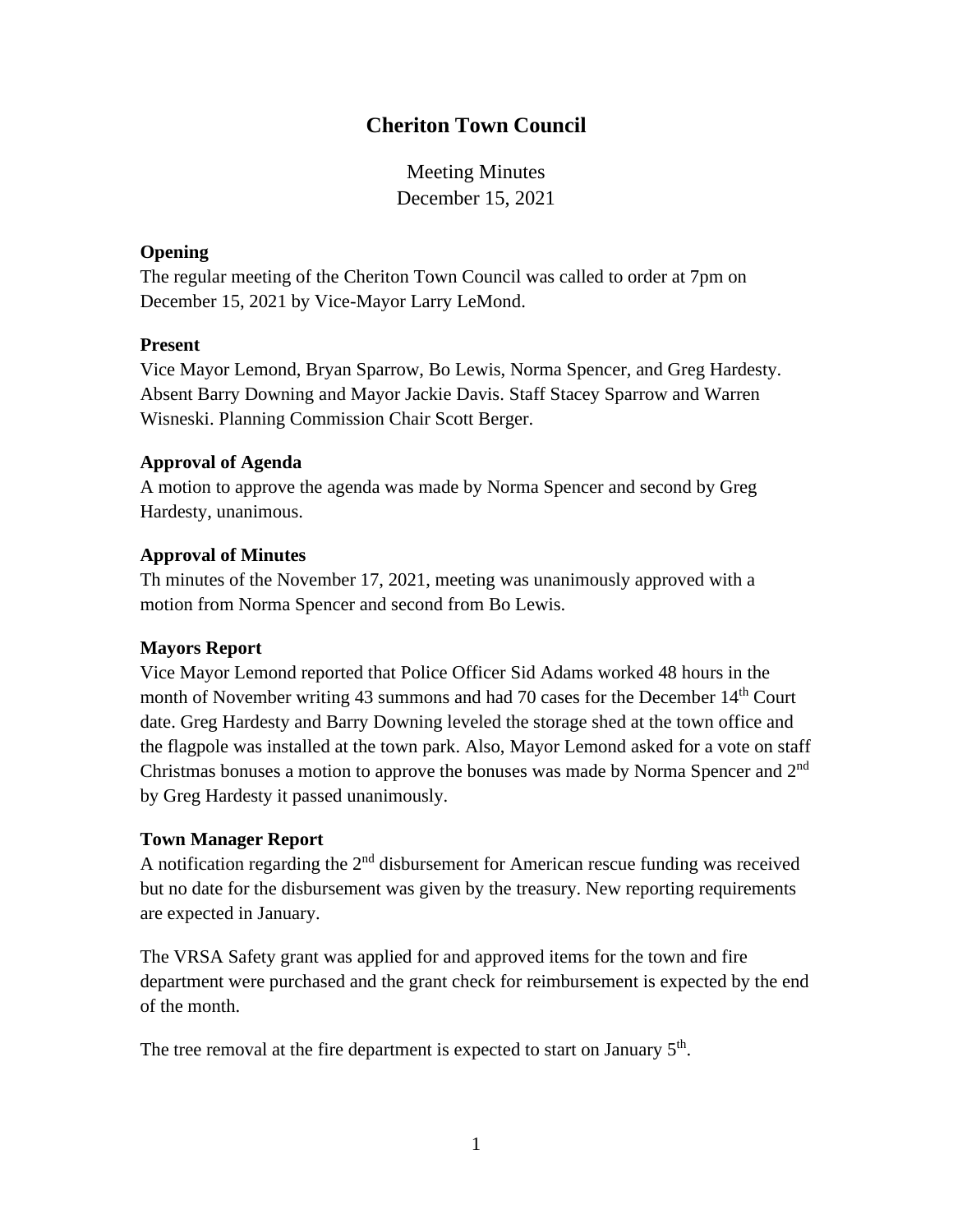# **Building and Code Report:**

Warren asked council for the ok to proceed in asking the county how to set up a court date for our town for violations that do not get corrected after sending notices.

### **Public Comment #1**

An email from Dawn Neville, owner of The Trunk was read into the minutes by Town Manager Stacey Sparrow, "I would like to propose to the town, that commercial store owners on Bayside Rd., stop using their store fronts as storage.

It is unfortunate for the residents of Cheriton that actual stores and businesses cannot operate in our little town, because of existing personal storage being used here instead,

If at least the front half of all store fronts were rented out to folks that want to have a business here, it would help our little town to come back to life and prosper.

People coming into our store, have spoken about opening a consignment store m, a florist shop, and a bakery. These are wonderful incentives for attracting visitors to our sweet little town. I propose we introduce an amendment and pass something appropriate to help this happen. I'm sure if the current owners realized they are preventing growth of our town, they would find a way to get on board.

Respectfully,

Dawn and Jim Nevill of The Trunk Thank you for your consideration!"

#### **Old Business:**

Rooks Taylor has complied with the requirements of the rental contract and has paid in full all past due balances. He has until December  $31<sup>st</sup>$  to remove all property from the lot.

Council reviewed and discussed the recommended line lot changes at the park and approved with amotion from Norma Spencer and second from Bo Leiws.it was unanimous.

#### **New Business**:

A motion to approve the Cheriton United Methodist new survey plat the separate the parsonage from the church was made by Bryan Sparrow with a second from Norma Spencer and was unanimous. Bo Lewis abstained from the vote.

The 2022 meeting schedule was approved for distribution with a motion by Bo Lewis and Second from Greg Hardesty, unanimous.

#### **Committee Reports:**

- A. Parks and Rec- Successful Christmas parade and concert on December 5<sup>th</sup>. Next meeting January  $11<sup>th</sup>$  @ 7pm.
- **B. Human Resources-** n/a
- **C. Maintenance-** none
- **D. Budget & Finance-** due to early scheduling not all information has been received it will be emailed once completed.
- **E. Planning Commission-** n/a